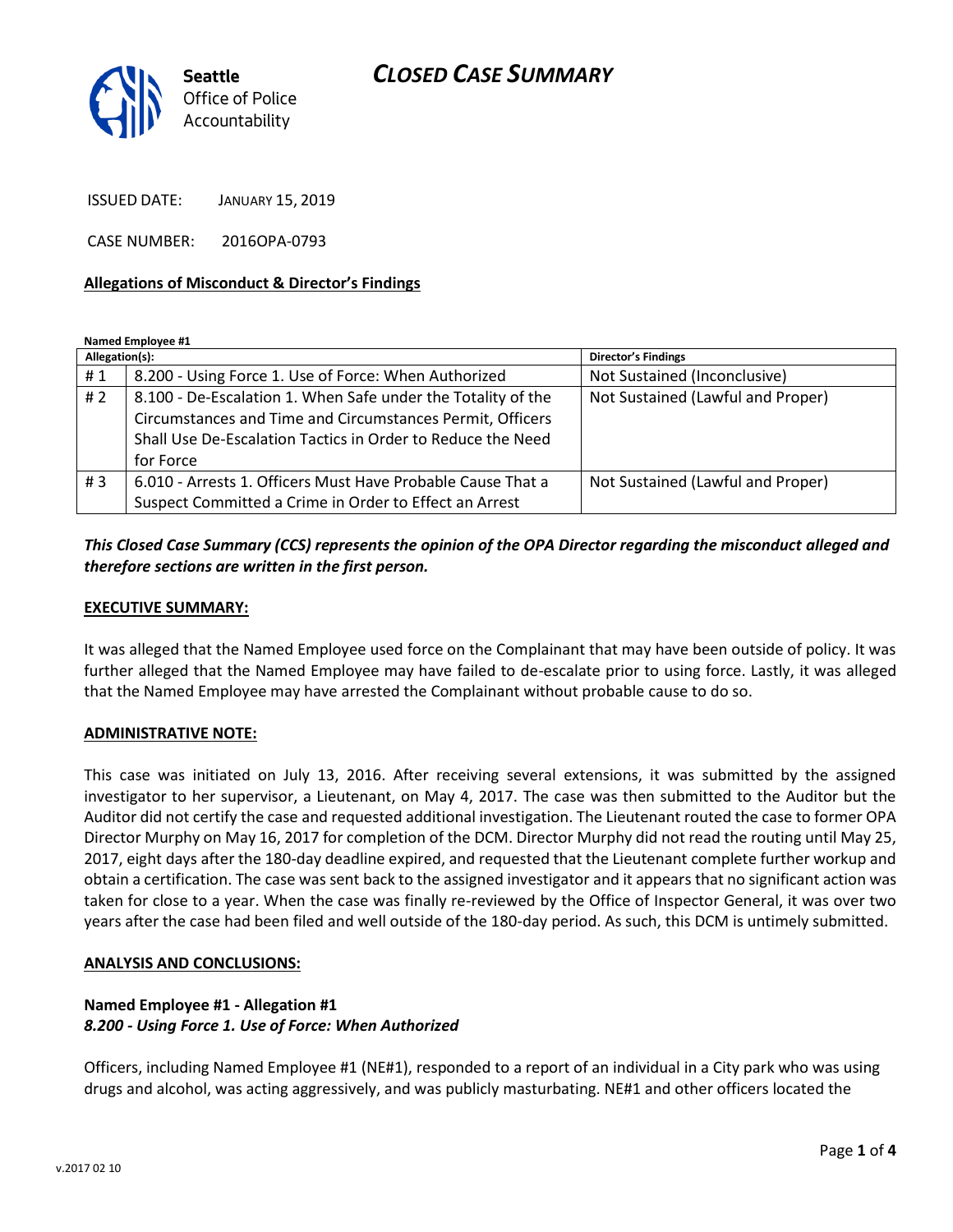

# *CLOSE CASE SUMMARY*

OPA CASE NUMBER: 2016OPA-0793

individual and attempted to trespass him from the park. When he refused to leave, the officers attempted to place him under arrest. In order to do so, NE#1 used force.

Three civilian witnesses alleged that NE#1 used what appeared to them to be a chokehold on the Complainant. NE#1 denied that he did so. He stated that he, instead, used his arm to secure the Complainant and that it was placed across the Complainant's body and on top of the Complainant's shoulders. NE#1 stated that his arm was "by" the Complainant's neck but was not around his neck in the manner described by the witnesses.

While In-Car Video (ICV) was recorded of this incident, it did not capture the moment that force was used. There was no other video of the incident.

SPD Policy 8.200(1) requires that force used by officers be reasonable, necessary and proportional. Whether force is reasonable depends "on the totality of the circumstances" known to the officers at the time of the force and must be balanced against "the rights of the subject, in light of the circumstances surrounding the event." (SPD Policy 8.200(1).) The policy lists a number of factors that should be weighed when evaluating reasonableness. (*See id*.) Force is necessary where "no reasonably effective alternative appears to exist, and only then to the degree which is reasonable to effect a lawful purpose." (*Id*.) Lastly, the force used must be proportional to the threat posed to the officer. (*Id*.)

Had NE#1 intentionally used a chokehold on the Complainant, it would have been inconsistent with policy; however, NE#1 denied doing so. He stated that he used minor force and body holds to control the Complainant's person and then to prevent him from physically resisting. If NE#1 used only that force he described, it would have been reasonable, necessary, and proportional. Ultimately, given the dearth of video evidence and the inconsistent accounts between NE#1 and the civilian witnesses, I cannot reach a conclusive determination as to whether he force he used in this instance was consistent with policy. As such, I recommend that this allegation be Not Sustained – Inconclusive.

Recommended Finding: **Not Sustained (Inconclusive)**

### **Named Employee #1 - Allegation #2**

# *8.100 - De-Escalation 1. When Safe under the Totality of the Circumstances and Time and Circumstances Permit, Officers Shall Use De-Escalation Tactics in Order to Reduce the Need for Force*

"De-escalation tactics and techniques are actions used by officers, when safe and without compromising law enforcement priorities, that seek to minimize the likelihood of the need to use force during an incident and increase the likelihood of voluntary compliance." (SPD Policy 8.100-POL-1.)

The policy further instructs that: "When safe and feasible under the totality of circumstances, officers shall attempt to slow down or stabilize the situation so that more time, options and resources are available for incident resolution." (*Id*.) Officers are also required, "when time and circumstances permit," to "consider whether a subject's lack of compliance is a deliberate attempt to resist or an inability to comply based on factors" such as "mental impairment…drug interaction…[and/or] behavioral crisis." (*Id*.) These mental and behavioral factors should be balanced by the officer against the facts of the incident "when deciding which tactical options are the most appropriate to bring the situation to a safe resolution." (*Id*.)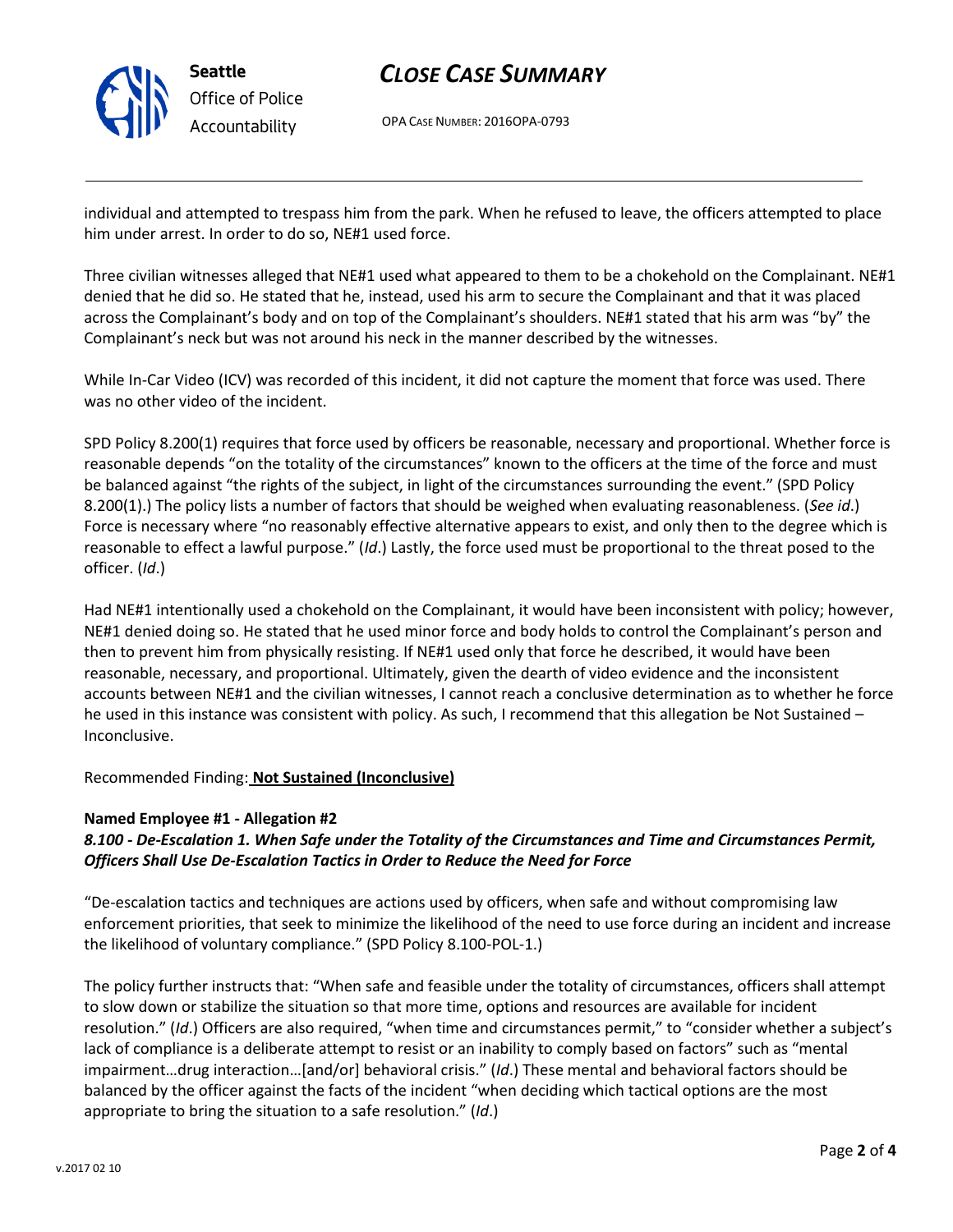# *CLOSE CASE SUMMARY*

OPA CASE NUMBER: 2016OPA-0793

The policy gives several examples of de-escalation, which include: mitigating the immediacy of the threat to give officers time to use extra resources and to call more officers or specialty units; and increasing the number of officers on scene to thus increase the ability to use less force. (*Id*.) Other examples of de-escalation include, but are not limited to:

- Placing barriers between an uncooperative subject and officers;
- Containing the threat;
- Decreasing exposure to the potential threat by using distance, cover and concealment;
- Avoidance of physical confrontation unless immediately necessary to protect someone or stop dangerous behavior;
- Using verbal techniques, such as "Listen and Explain with Equity and Dignity" (LEED) to calm an agitated subject and promote rational decision making;
- Calling extra resources, including CIT officers and officers equipped with less-lethal tools; and
- Using "any other tactics and approaches that attempt to achieve law enforcement objectives by gaining the compliance of the subject.

(*Id*.) De-escalation is inarguably a crucial component of the Department's obligations under the Consent Decree; however, it is not purposed to act as an absolute bar to enforcing the law when necessary. That being said, where officers fail to fully de-escalate and instead act in a manner that increases the need for force and the level of force used, such conduct is inconsistent with the Department's policy and expectations.

It was alleged that NE#1 may have failed to de-escalate prior to using force. During its investigation of this incident, the Force Investigation Team obtaining an opinion from a Sergeant assigned to the Training Unit. The Training Sergeant, who evaluated the evidence in this case, opined that NE#1 did attempt to de-escalate this matter – by giving verbal commands and by trying to gain voluntary compliance – prior to using force. The Training Sergeant further reasoned that, at the time the force was used, further de-escalation was no longer safe or feasible. OPA defers to the Training Sergeant's opinion in this regard and agrees that NE#1 attempted to de-escalate prior to using force. As such, I recommend that this allegation be Not Sustained – Lawful and Proper.

# Recommended Finding: **Not Sustained (Lawful and Proper)**

### **Named Employee #1 - Allegation #3** *6.010 - Arrests 1. Officers Must Have Probable Cause That a Suspect Committed a Crime in Order to Effect an Arrest*

SPD Policy 6.010-POL-1 requires that officers have probable cause to believe that a suspect committed a crime when effectuating an arrest. Stated differently, where an arrest is not supported by probable cause, it violates law and Department policy.

As discussed above, officers responded to a call that a male was inside of the park engaging in numerous crimes. The Complainant matched the description of the perpetrator. The officers directed the Complainant to leave the park, which they were permitted to do. When the Complainant refused to do so, they placed him under arrest. That arrest was supported by probable cause.



**Seattle** *Office of Police Accountability*